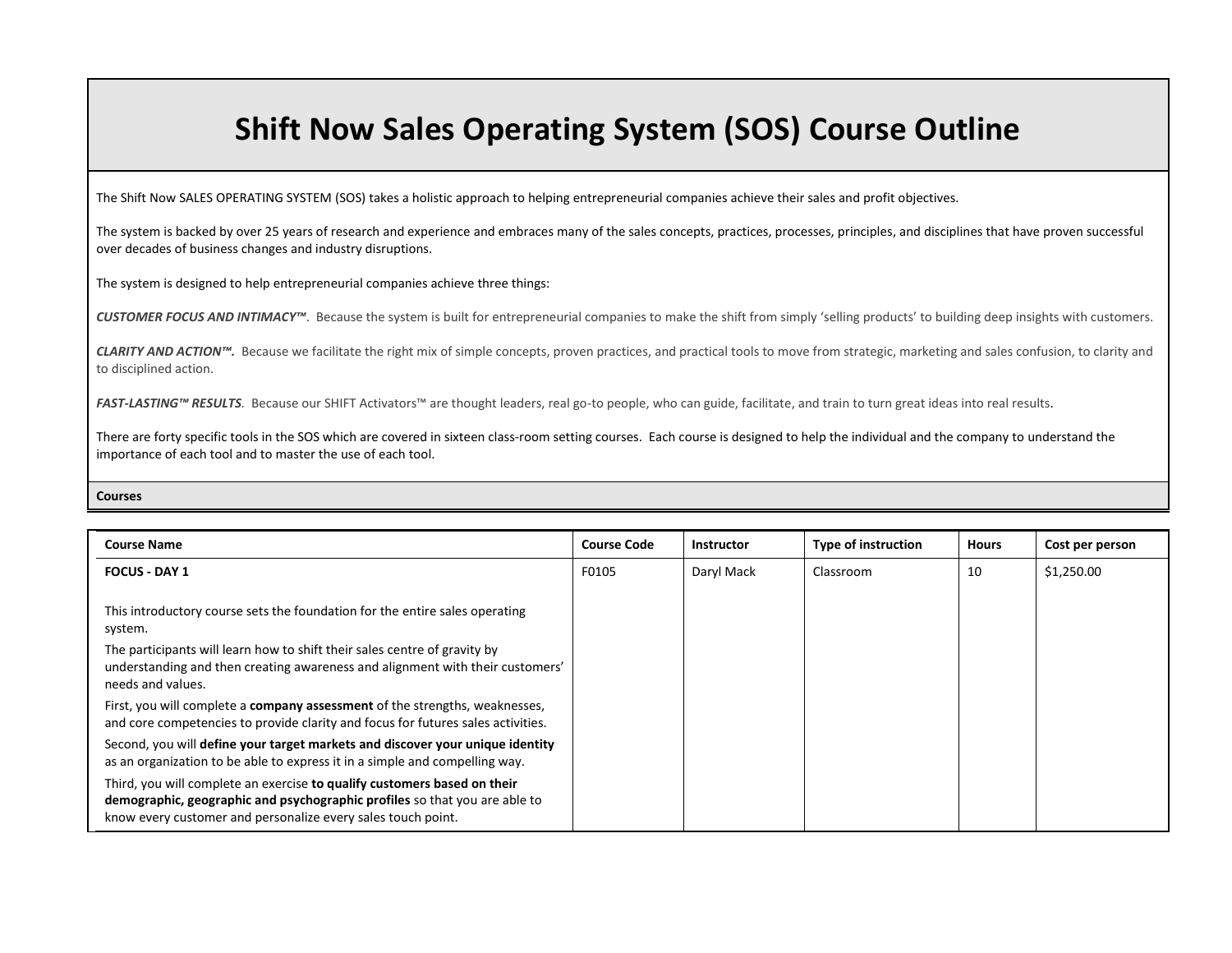| Fourth, you will complete an <b>analysis of your primary competitors</b> – what are<br>they offering, what are their strengths and what strategies and tactics will<br>enable us to take advantage of their weaknesses.<br>Fifth, you will complete an internal analysis of your current business: revenue<br>history, profitability history, customer history, current strategies, current sales<br>and marketing tactics to form a baseline for future success.                                                                                                                                                                                                                                                                                                                                                                                                                                                                                                                                                                                |       |            |           |    |            |
|--------------------------------------------------------------------------------------------------------------------------------------------------------------------------------------------------------------------------------------------------------------------------------------------------------------------------------------------------------------------------------------------------------------------------------------------------------------------------------------------------------------------------------------------------------------------------------------------------------------------------------------------------------------------------------------------------------------------------------------------------------------------------------------------------------------------------------------------------------------------------------------------------------------------------------------------------------------------------------------------------------------------------------------------------|-------|------------|-----------|----|------------|
| <b>Course Objectives</b>                                                                                                                                                                                                                                                                                                                                                                                                                                                                                                                                                                                                                                                                                                                                                                                                                                                                                                                                                                                                                         |       |            |           |    |            |
| After completing the course, participants will have:<br>Completed five detailed exercises with the help of a facilitator/coach.<br>$\bullet$<br>Learned about their CURRENT markets, customers, and competitors.<br>$\bullet$                                                                                                                                                                                                                                                                                                                                                                                                                                                                                                                                                                                                                                                                                                                                                                                                                    |       |            |           |    |            |
| Created Five foundational documents summarizing our current<br>$\bullet$<br>situation.                                                                                                                                                                                                                                                                                                                                                                                                                                                                                                                                                                                                                                                                                                                                                                                                                                                                                                                                                           |       |            |           |    |            |
| <b>FOCUS - DAY 2</b>                                                                                                                                                                                                                                                                                                                                                                                                                                                                                                                                                                                                                                                                                                                                                                                                                                                                                                                                                                                                                             | F0610 | Daryl Mack | Classroom | 10 | \$1,250.00 |
| This course continues to set the foundation for the entire sales operating<br>system.<br>First, you will complete a market segment evaluation of each of the primary and<br>secondary target markets in order to assess their potential and then define your<br>recommended market strategy for execution.<br>Second, you will complete an assessment of each of the primary and secondary<br>competitors relative to the markets' needs and then define your competitive<br>strategy for each competitor for execution.<br>Third, you will learn how to execute an opportunity analysis and business<br>review, for each of your current and prospective customers in order to execute<br>specific account management plans and tactics.<br>Fourth, you will complete an exercise to define the company's long-term goals<br>and overall marketing strategy for the current year.<br>Fifth, you will develop and then deploy a 60 day plan to accomplish two things;<br>create some immediate traction and results and validate that you are in |       |            |           |    |            |
| alignment with the marketplace and the customers' needs and wants.                                                                                                                                                                                                                                                                                                                                                                                                                                                                                                                                                                                                                                                                                                                                                                                                                                                                                                                                                                               |       |            |           |    |            |
| <b>Course Objectives</b>                                                                                                                                                                                                                                                                                                                                                                                                                                                                                                                                                                                                                                                                                                                                                                                                                                                                                                                                                                                                                         |       |            |           |    |            |
| After completing the course, participants will have:                                                                                                                                                                                                                                                                                                                                                                                                                                                                                                                                                                                                                                                                                                                                                                                                                                                                                                                                                                                             |       |            |           |    |            |
| Completed five more detailed exercises with the help of a<br>facilitator/coach.                                                                                                                                                                                                                                                                                                                                                                                                                                                                                                                                                                                                                                                                                                                                                                                                                                                                                                                                                                  |       |            |           |    |            |
| Learned and begun implementation of 5 foundational tools to execute<br>on a well-defined strategy.                                                                                                                                                                                                                                                                                                                                                                                                                                                                                                                                                                                                                                                                                                                                                                                                                                                                                                                                               |       |            |           |    |            |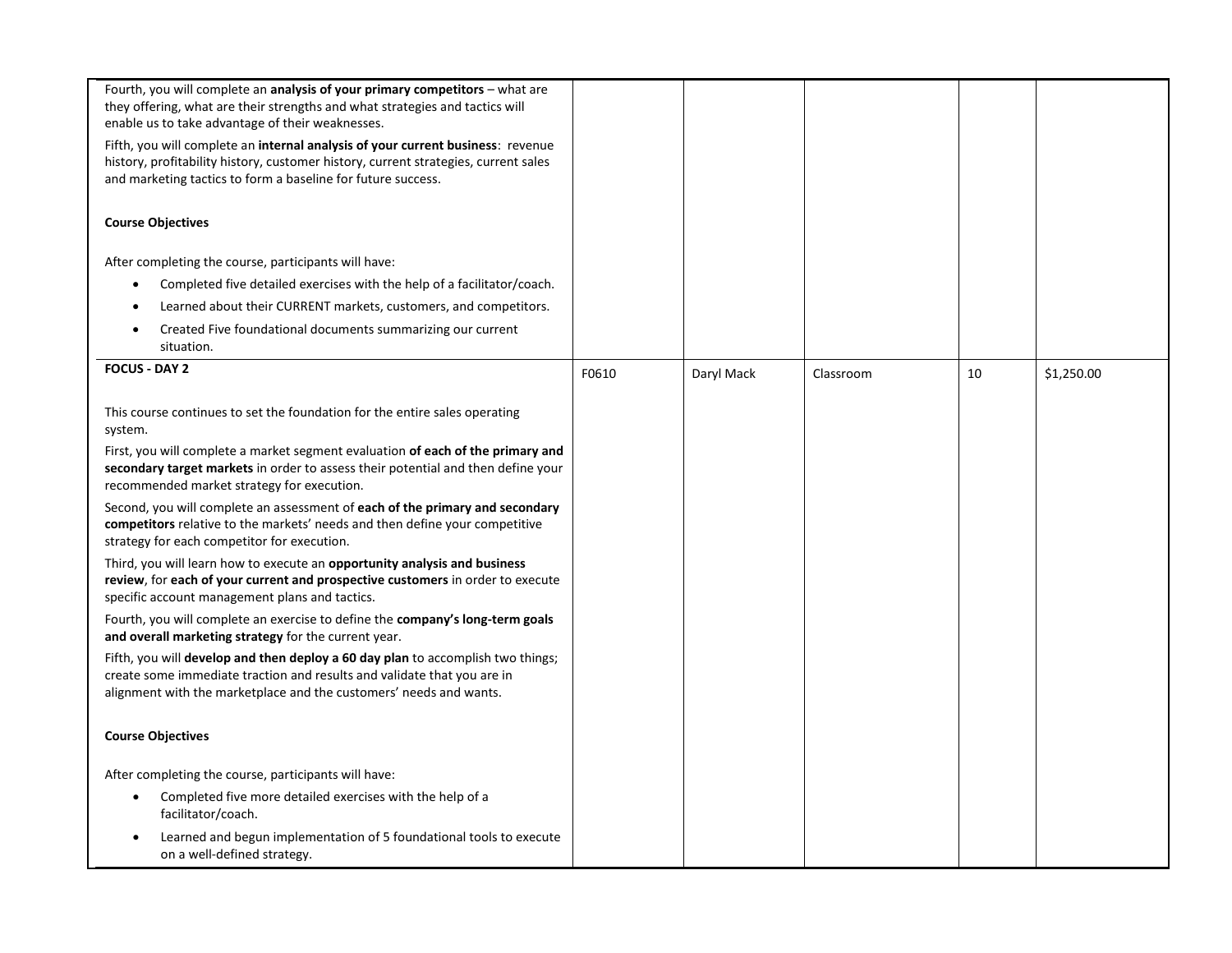| <b>PREDICT - DAY 1</b>                                                                                                                                                                                                                                                                                                                                                                                                                                                                                                                                                                                                                                                                                        | P0105       | Daryl Mack | Classroom | 10 | \$1,250.00 |
|---------------------------------------------------------------------------------------------------------------------------------------------------------------------------------------------------------------------------------------------------------------------------------------------------------------------------------------------------------------------------------------------------------------------------------------------------------------------------------------------------------------------------------------------------------------------------------------------------------------------------------------------------------------------------------------------------------------|-------------|------------|-----------|----|------------|
| In this course, you will learn to create both a market segment number system<br>and a product/service numbering system to create a strategic priority marketing<br>matrix. In addition, you will create a pricing system matrix. Finally, you will<br>create a comprehensive annual sales forecast which incorporates the<br>information above.<br><b>Course Objectives</b><br>After completing this course, participants will have:                                                                                                                                                                                                                                                                          |             |            |           |    |            |
| Created an annual sales forecast.<br>$\bullet$                                                                                                                                                                                                                                                                                                                                                                                                                                                                                                                                                                                                                                                                |             |            |           |    |            |
| <b>PREDICT - DAY 2</b>                                                                                                                                                                                                                                                                                                                                                                                                                                                                                                                                                                                                                                                                                        | P0608       | Daryl Mack | Classroom | 10 | \$1,250.00 |
| In this course, you will create a sales forecast tracking tool along with a sales<br>scorecard to track results compared to the annual sales plan.<br>And, then, you will complete an exercise to determine a three-year picture, a 1-<br>year plan and quarterly priorities, called Rocks, in order to bring the vision of<br>the organization down to the ground for successful execution of the annual sales<br>plan.<br><b>Course Objectives</b><br>After completing this course, participants will have:<br>Established an annual sales plan.<br>$\bullet$<br>Established a clear vision for the next three years.<br>Established a clear 1-year plan and quarterly priorities to achieve the<br>vision. |             |            |           |    |            |
| <b>ENABLE - DAY 1</b>                                                                                                                                                                                                                                                                                                                                                                                                                                                                                                                                                                                                                                                                                         | <b>EN01</b> | Daryl Mack | Classroom | 10 | \$1,250.00 |
| In this course, you will create a strategic plan to summarize: who the company<br>is, where it is going, where it wants to go, what strategies will be used to<br>execute, how you are going to market/sell to your primary target markets; how<br>you are going to measure progress along the way.                                                                                                                                                                                                                                                                                                                                                                                                           |             |            |           |    |            |
| <b>Course Objectives</b>                                                                                                                                                                                                                                                                                                                                                                                                                                                                                                                                                                                                                                                                                      |             |            |           |    |            |
| After completing the session participants will have:                                                                                                                                                                                                                                                                                                                                                                                                                                                                                                                                                                                                                                                          |             |            |           |    |            |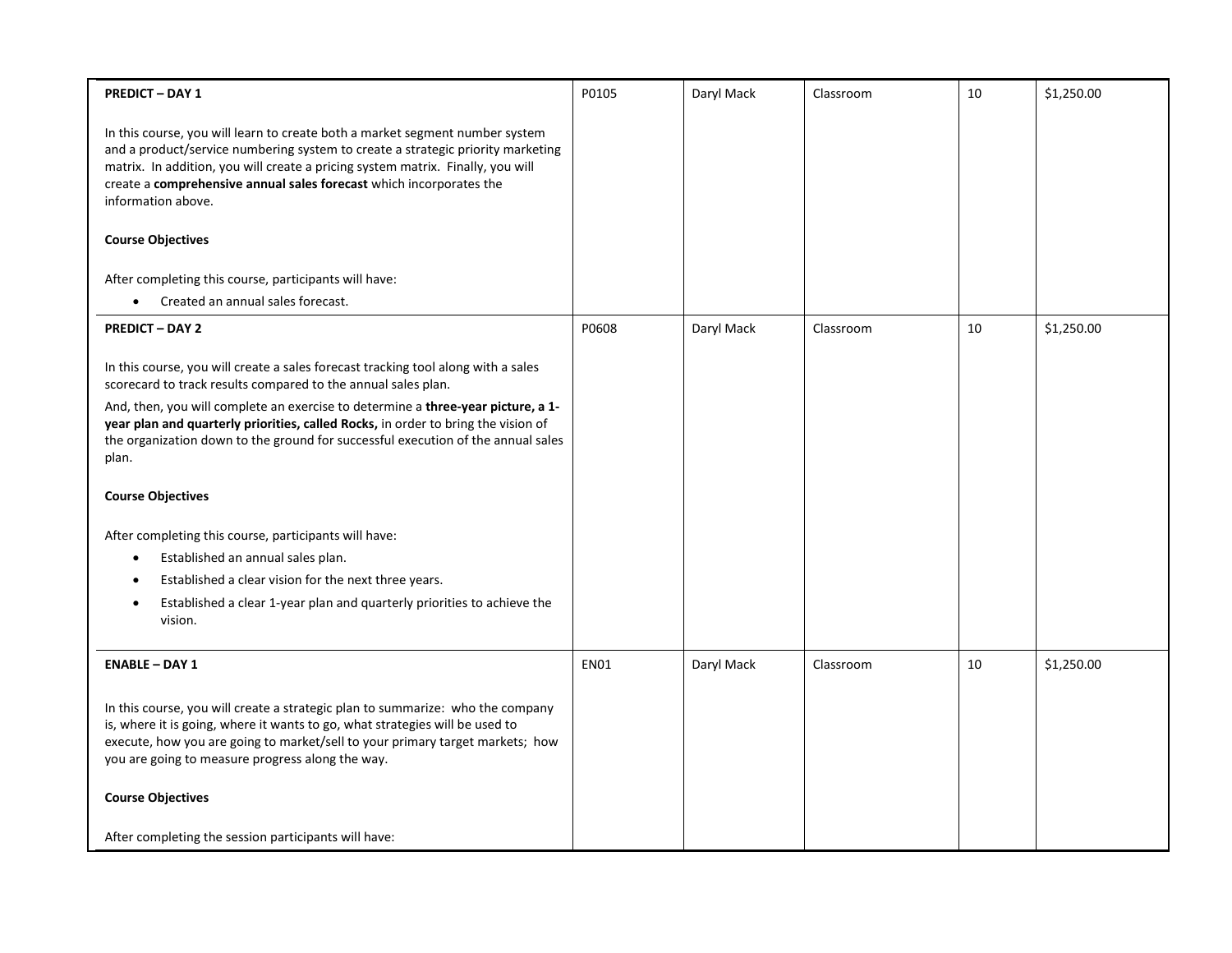| A clear vision, all on the same page.<br>$\bullet$                                                                                                                                                                               |        |            |            |    |            |
|----------------------------------------------------------------------------------------------------------------------------------------------------------------------------------------------------------------------------------|--------|------------|------------|----|------------|
| A clear plan for the next year.                                                                                                                                                                                                  |        |            |            |    |            |
| <b>ENABLE - DAY 2</b>                                                                                                                                                                                                            | EN0203 | Daryl Mack | Class Room | 10 | \$1,250.00 |
| This course continues to build on the strategic plan by creating and helping you<br>execute annual and quarterly sales and marketing plans, with clearly defined<br>actions steps and proven processes, to get results.          |        |            |            |    |            |
| <b>Course Objectives</b>                                                                                                                                                                                                         |        |            |            |    |            |
| After completing the course participants will have:                                                                                                                                                                              |        |            |            |    |            |
| Annual Sales and Marketing Plan - a clear picture of where they are<br>$\bullet$<br>planning to go and how they will get there with their sales and<br>marketing efforts.                                                        |        |            |            |    |            |
| Sales and Marketing Schedule and Budget - a simple tools to<br>$\bullet$<br>crystallize the schedule and budget.                                                                                                                 |        |            |            |    |            |
| Quarterly Sales and Marketing Plan - another simple tool to identify<br>$\bullet$<br>tactical plans, by market segment, and drive discipline and<br>accountability.                                                              |        |            |            |    |            |
| <b>EXECUTION - DAY 1</b>                                                                                                                                                                                                         | EXO1   | Daryl Mack | Class Room | 10 | \$1,250.00 |
| In this foundational course participants will learn how to understand their own<br>behavior styles and then learn how to modify their communication approach in<br>order to improve business relationships and increase results. |        |            |            |    |            |
| First, you will complete an exercise to determine your primary and secondary<br>behaviors styles: driver, expressive, amiable, or analytical.                                                                                    |        |            |            |    |            |
| Second, you will learn about the primary characteristics of each of the four<br>behavior styles so that you can modify your approach with others.                                                                                |        |            |            |    |            |
| Third, you will learn how to create an action plan for each behavior style.                                                                                                                                                      |        |            |            |    |            |
| Fourth, you will complete an exercise and roll-play session to understand how to<br>modify your sales process for each behavior style.                                                                                           |        |            |            |    |            |
| <b>Course Objectives</b>                                                                                                                                                                                                         |        |            |            |    |            |
| After completing the course participants will have:                                                                                                                                                                              |        |            |            |    |            |
| Established a foundational tool to be able to bring the rest of the<br>$\bullet$<br>Execution Phase of the sales operating system to life.                                                                                       |        |            |            |    |            |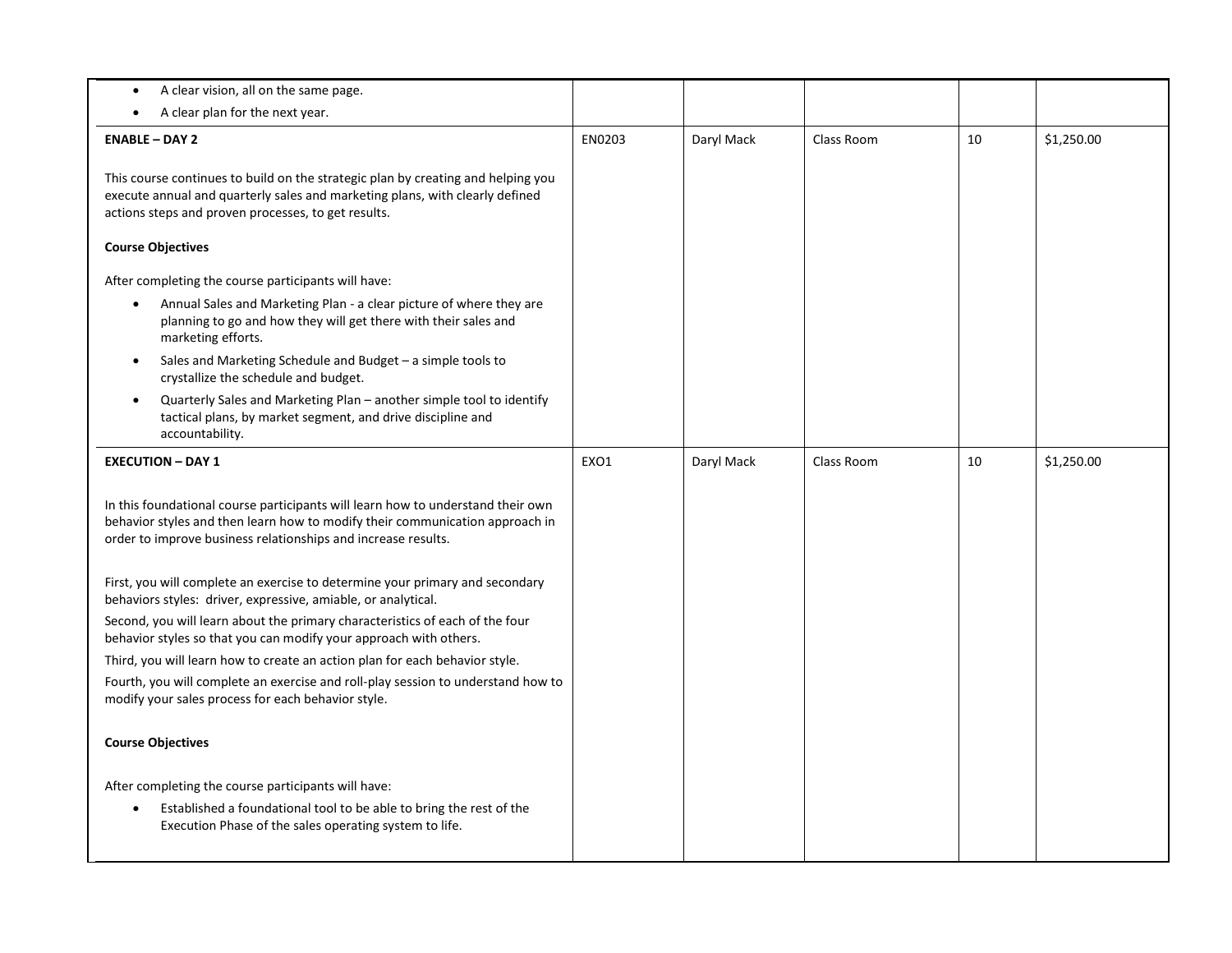| <b>EXECUTION - DAY 2</b>                                                                                                                                                                                                     | EX0205 | Daryl Mack | Classroom | 10 | \$1,250.00 |
|------------------------------------------------------------------------------------------------------------------------------------------------------------------------------------------------------------------------------|--------|------------|-----------|----|------------|
|                                                                                                                                                                                                                              |        |            |           |    |            |
| In this course participants will learn four specific sales tools.                                                                                                                                                            |        |            |           |    |            |
| First, you will complete and exercise to learn how to prospect because your<br>organization's business success is driven by prospecting to successfully target,                                                              |        |            |           |    |            |
| qualify and close business opportunities.<br>Second, you will learn how to create a sales call plan based on the customer's<br>sales phase.                                                                                  |        |            |           |    |            |
| Third, you will learn how to create a pre-call planning worksheet so that you<br>have a plan before each sales call.                                                                                                         |        |            |           |    |            |
| Fourth, you will learn the six key components of our sales methodology that will<br>guide you in each of the six steps in a sales call.                                                                                      |        |            |           |    |            |
| The six key components of our sales methodology are:                                                                                                                                                                         |        |            |           |    |            |
| Learn                                                                                                                                                                                                                        |        |            |           |    |            |
| Connect                                                                                                                                                                                                                      |        |            |           |    |            |
| Engage                                                                                                                                                                                                                       |        |            |           |    |            |
| Explore                                                                                                                                                                                                                      |        |            |           |    |            |
| Solution                                                                                                                                                                                                                     |        |            |           |    |            |
| Optimize                                                                                                                                                                                                                     |        |            |           |    |            |
| <b>Course Objectives</b>                                                                                                                                                                                                     |        |            |           |    |            |
|                                                                                                                                                                                                                              |        |            |           |    |            |
| After completing the course participants will have:                                                                                                                                                                          |        |            |           |    |            |
| Learned how to prospect and find new customers.                                                                                                                                                                              |        |            |           |    |            |
| Established a proven process for planning sales calls.                                                                                                                                                                       |        |            |           |    |            |
| A clear picture of the six key processes in a sales call.<br>٠                                                                                                                                                               |        |            |           |    |            |
| <b>EXECUTION - DAY 3</b>                                                                                                                                                                                                     | EX05AE | Daryl Mack | Classroom | 10 | \$1,250.00 |
|                                                                                                                                                                                                                              |        |            |           |    |            |
| In this course, will introduce the first component of the sales methodology, the<br>LEARN STAGE. You will learn how to create a strategic account management<br>plan and complete an exercise reinforce and master the tool. |        |            |           |    |            |
| Next, you will learn the CONNECT STAGE of the sales methodology by<br>completing an exercise to build bonding and rapport with clients.                                                                                      |        |            |           |    |            |
| Third, you will strengthen the CONNECT STAGE of the sales methodology by<br>learning how to modify your behavior style to build rapport.                                                                                     |        |            |           |    |            |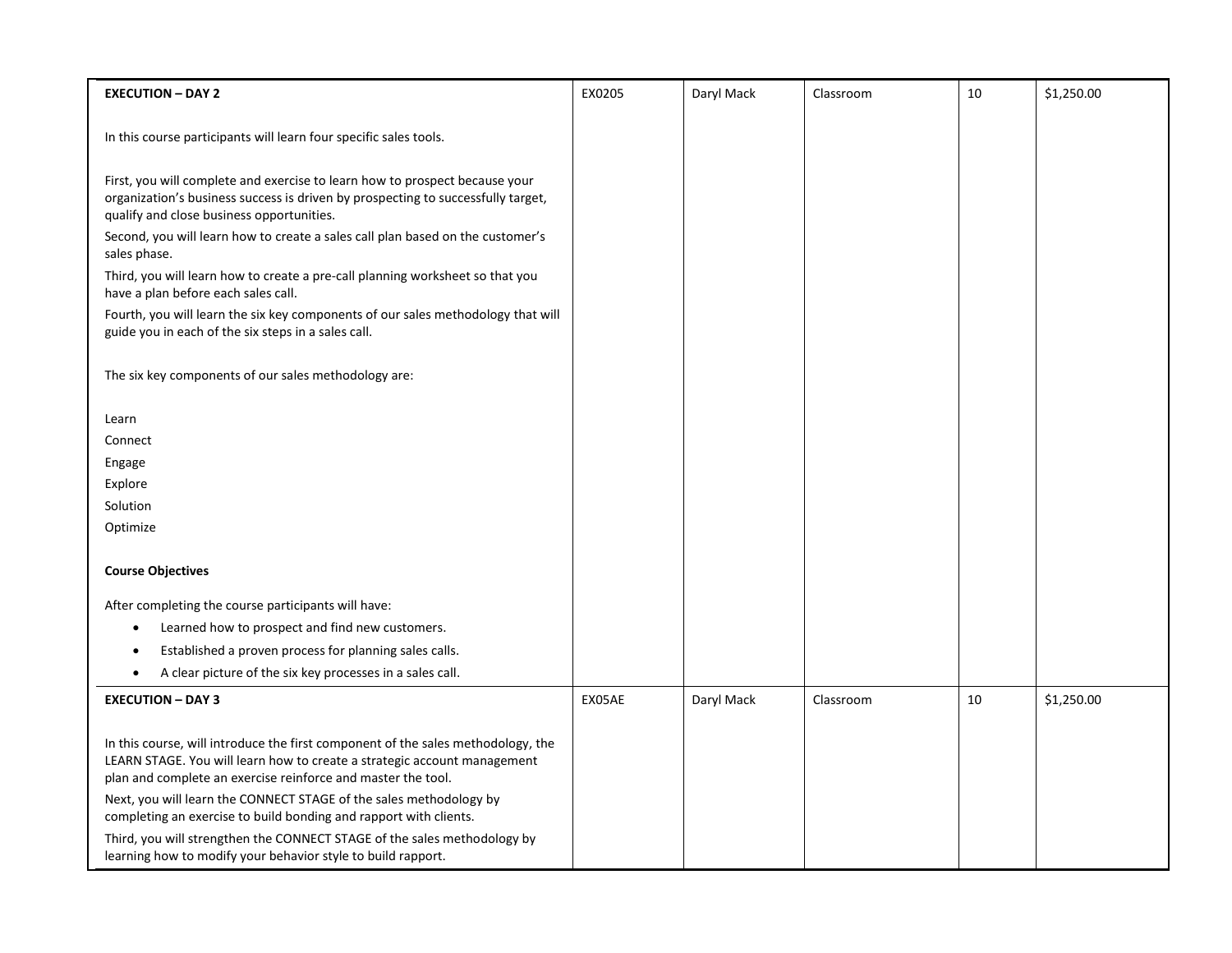| Fourth, you will learn the ENGAGE STAGE of the sales methodology by               |        |            |           |    |            |
|-----------------------------------------------------------------------------------|--------|------------|-----------|----|------------|
| completing an exercise to create and communicate your objectives and an           |        |            |           |    |            |
|                                                                                   |        |            |           |    |            |
| agenda in each sales call.                                                        |        |            |           |    |            |
| Fifth, you will learn to how to identify customers' needs, pricing/budget and     |        |            |           |    |            |
| their decision-making process in the EXPLORE STAGE of the sales methodology.      |        |            |           |    |            |
|                                                                                   |        |            |           |    |            |
| <b>Course Objectives</b>                                                          |        |            |           |    |            |
| After completing the course participants will have:                               |        |            |           |    |            |
| Learned and begun to master the first four components of the sales<br>$\bullet$   |        |            |           |    |            |
| methodology.                                                                      |        |            |           |    |            |
|                                                                                   |        |            |           |    |            |
| <b>EXECUTION - DAY 4</b>                                                          | EX05FJ | Daryl Mack | Classroom | 10 | \$1,250.00 |
|                                                                                   |        |            |           |    |            |
|                                                                                   |        |            |           |    |            |
| In this course, we will complete the training and reinforcement of the sales      |        |            |           |    |            |
| methodology.                                                                      |        |            |           |    |            |
| First, we will strengthen the EXPLORE STAGE by introducing advanced               |        |            |           |    |            |
| questioning techniques to be used in a sales call.                                |        |            |           |    |            |
| Second, you will complete an exercise to determine 'wins' for your clients which  |        |            |           |    |            |
| are customized to their particular roles in the company.                          |        |            |           |    |            |
| Third, you will learn how to maximize your presentation skills when you are       |        |            |           |    |            |
|                                                                                   |        |            |           |    |            |
| presenting in the SOLUTION STAGE of a sales call.                                 |        |            |           |    |            |
| Fourth, you will learn how to maintain and grow your business in the OPTIMIZE     |        |            |           |    |            |
| STAGE of your journey with your customers.                                        |        |            |           |    |            |
|                                                                                   |        |            |           |    |            |
| <b>Course Objectives</b>                                                          |        |            |           |    |            |
|                                                                                   |        |            |           |    |            |
|                                                                                   |        |            |           |    |            |
| After completing the course participants will have:                               |        |            |           |    |            |
| Learned and begun to master the last two components of the sales<br>٠             |        |            |           |    |            |
| methodology.                                                                      |        |            |           |    |            |
| <b>ACCELERATION - DAY 1</b>                                                       | AQP1   | Daryl Mack | Classroom | 10 | \$1,250.00 |
|                                                                                   |        |            |           |    |            |
|                                                                                   |        |            |           |    |            |
| We have now completed the four sessions in the EXECUTION mode where you           |        |            |           |    |            |
| have learned and begun to master sales tools, sales methodologies, strategic      |        |            |           |    |            |
| account management skills, presentation skills and other disciplines to bring the |        |            |           |    |            |
| entire Sales Operating System to life.                                            |        |            |           |    |            |
|                                                                                   |        |            |           |    |            |
|                                                                                   |        |            |           |    |            |
| From here, we move into full-on mode or the ACCELERATION PHASE of the SOS         |        |            |           |    |            |
| which comprises one full day session every quarter and one full day session       |        |            |           |    |            |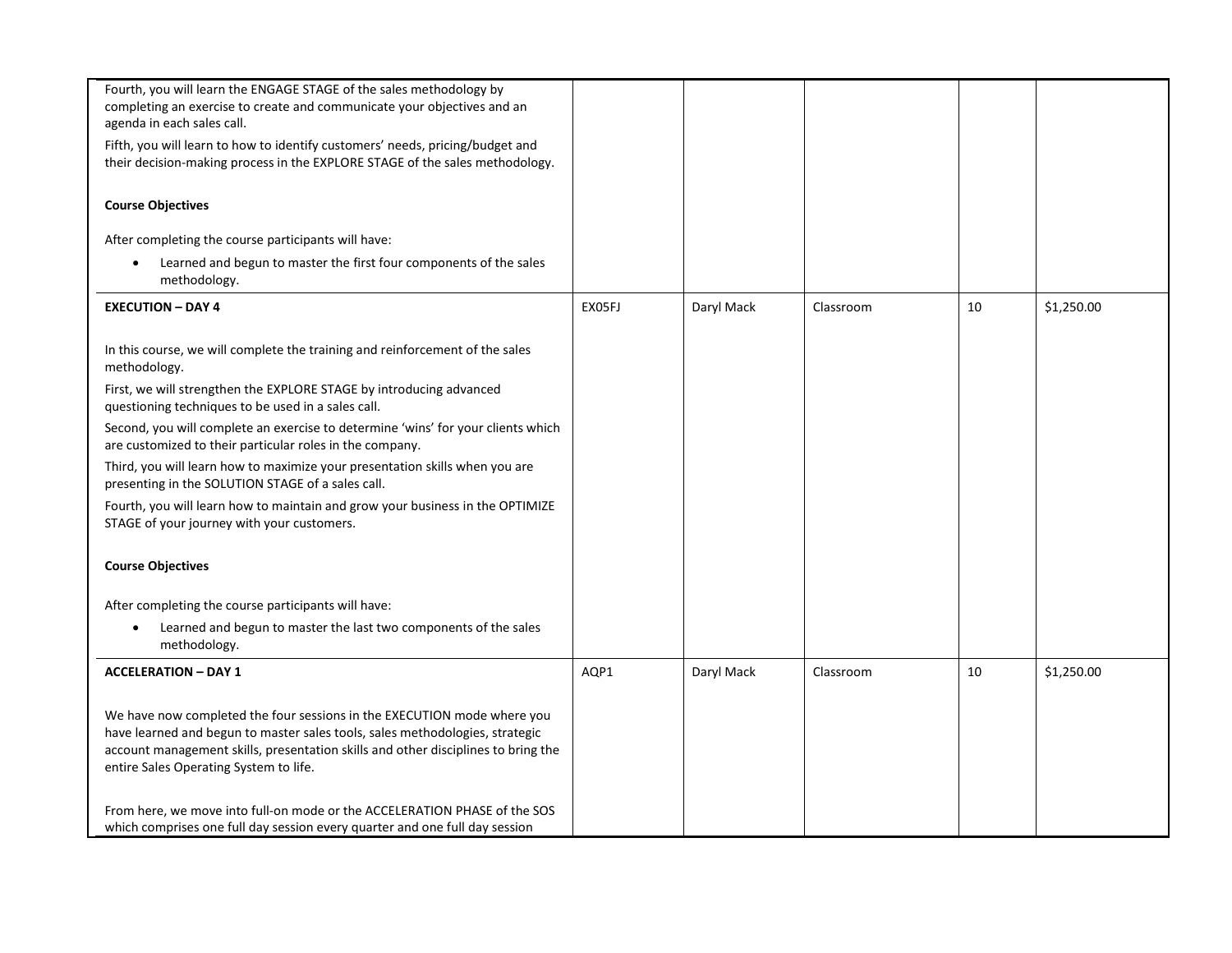| every year to help sustain and accelerate things by helping you master the tools   |      |            |           |    |            |
|------------------------------------------------------------------------------------|------|------------|-----------|----|------------|
| and disciplines you have learned along the journey.                                |      |            |           |    |            |
|                                                                                    |      |            |           |    |            |
|                                                                                    |      |            |           |    |            |
| In this QUARTERLY PULSING session, you will:                                       |      |            |           |    |            |
|                                                                                    |      |            |           |    |            |
| First, review your prior quarter to assess your level of mastery of the thirty-six |      |            |           |    |            |
| tools and identify any gaps.                                                       |      |            |           |    |            |
| Second, review all five tools presented in FOCUS - DAY 1 and make any              |      |            |           |    |            |
| necessary changes to the documents.                                                |      |            |           |    |            |
|                                                                                    |      |            |           |    |            |
| Third, review all five tools presented in FOCUS - DAY 2 and make any necessary     |      |            |           |    |            |
| changes to the documents.                                                          |      |            |           |    |            |
| Fourth, review all five tools presented in PREDICT - DAY 1 and make any            |      |            |           |    |            |
| necessary changes to the documents.                                                |      |            |           |    |            |
| Fifth, review all three tools presented in PREDICT - DAY 2 and make any            |      |            |           |    |            |
| necessary changes to the documents.                                                |      |            |           |    |            |
| Sixth, review the strategic plan presented in $ENABLE - DAY 1$ and make any        |      |            |           |    |            |
| necessary changes to the documents.                                                |      |            |           |    |            |
|                                                                                    |      |            |           |    |            |
| Seventh, review all two tools presented in ENABLE – DAY 2 and make any             |      |            |           |    |            |
| necessary changes to the documents.                                                |      |            |           |    |            |
|                                                                                    |      |            |           |    |            |
| <b>Course Objectives</b>                                                           |      |            |           |    |            |
|                                                                                    |      |            |           |    |            |
| After completing the course participants will have:                                |      |            |           |    |            |
|                                                                                    |      |            |           |    |            |
| Reached another level of mastery of the foundational tools.<br>٠                   |      |            |           |    |            |
| A clear plan for execution of the SOS.<br>$\bullet$                                |      |            |           |    |            |
|                                                                                    |      |            |           |    |            |
| <b>ACCELERATION - DAY 2</b>                                                        | AQP2 | Daryl Mack | Classroom | 10 | \$1,250.00 |
|                                                                                    |      |            |           |    |            |
| In this QUARTERLY PULSING session, you will:                                       |      |            |           |    |            |
|                                                                                    |      |            |           |    |            |
|                                                                                    |      |            |           |    |            |
| First, create a new quarterly sales and marketing plan.                            |      |            |           |    |            |
| Second, review all five tools presented in FOCUS - DAY 1 and make any              |      |            |           |    |            |
| necessary changes to the documents.                                                |      |            |           |    |            |
| Third, review all five tools presented in FOCUS - DAY 2 and make any necessary     |      |            |           |    |            |
| changes to the documents.                                                          |      |            |           |    |            |
| Fourth, review all five tools presented in PREDICT - DAY 1 and make any            |      |            |           |    |            |
| necessary changes to the documents.                                                |      |            |           |    |            |
|                                                                                    |      |            |           |    |            |
| Fifth, review all three tools presented in PREDICT - DAY 2 and make any            |      |            |           |    |            |
| necessary changes to the documents.                                                |      |            |           |    |            |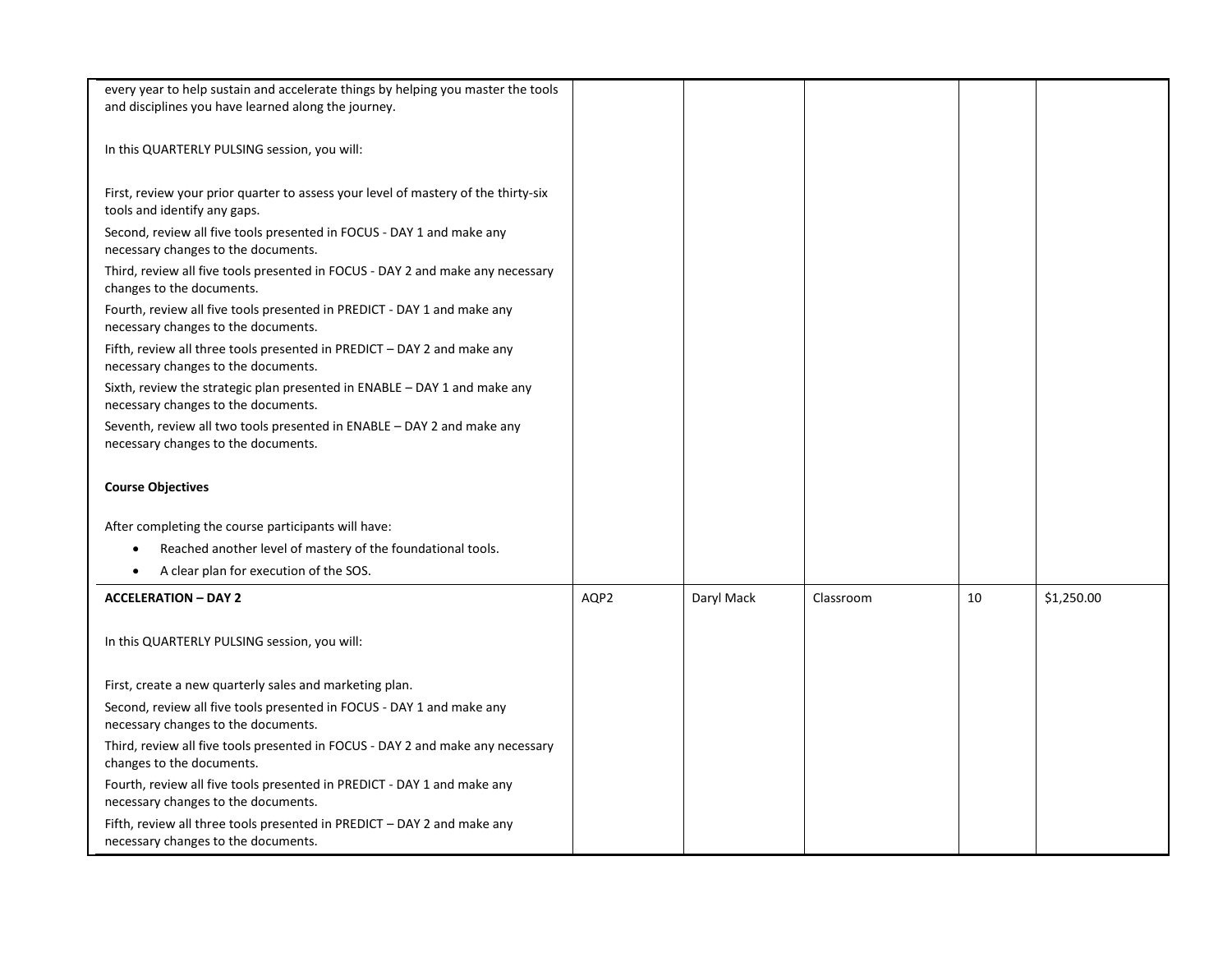| <b>ACCELERATION - DAY 4</b>                                                                                                      | AQP4 | Daryl Mack | Classroom | 10 | \$1,250.00 |
|----------------------------------------------------------------------------------------------------------------------------------|------|------------|-----------|----|------------|
| A clear plan for execution of the SOS.<br>٠                                                                                      |      |            |           |    |            |
| Reached another level of mastery of the foundational tools.                                                                      |      |            |           |    |            |
| After completing the course participants will have:                                                                              |      |            |           |    |            |
| <b>Course Objectives</b>                                                                                                         |      |            |           |    |            |
| Eighth, complete additional exercises to reinforce and strengthen the six key<br>components of the sales methodology.            |      |            |           |    |            |
| Seventh, review all two tools presented in ENABLE - DAY 2 and make any<br>necessary changes to the documents.                    |      |            |           |    |            |
| Sixth, review the strategic plan presented in ENABLE - DAY 1 and make any<br>necessary changes to the documents.                 |      |            |           |    |            |
| Fifth, review all three tools presented in PREDICT - DAY 2 and make any<br>necessary changes to the documents.                   |      |            |           |    |            |
| Fourth, review all five tools presented in PREDICT - DAY 1 and make any<br>necessary changes to the documents.                   |      |            |           |    |            |
| Third, review all five tools presented in FOCUS - DAY 2 and make any necessary<br>changes to the documents.                      |      |            |           |    |            |
| necessary changes to the documents.                                                                                              |      |            |           |    |            |
| First, create a new quarterly sales and marketing plan.<br>Second, review all five tools presented in FOCUS - DAY 1 and make any |      |            |           |    |            |
| In this QUARTERLY PULSING session, you will:                                                                                     |      |            |           |    |            |
| <b>ACCELERATION - DAY 3</b>                                                                                                      | AQP3 | Daryl Mack | Classroom | 10 | \$1,250.00 |
| A clear plan for execution of the SOS.<br>$\bullet$                                                                              |      |            |           |    |            |
| Reached another level of mastery of the foundational tools.                                                                      |      |            |           |    |            |
| After completing the course participants will have:                                                                              |      |            |           |    |            |
| <b>Course Objectives</b>                                                                                                         |      |            |           |    |            |
| Eighth, complete additional exercises to reinforce and strengthen the six key<br>components of the sales methodology.            |      |            |           |    |            |
| Seventh, review all two tools presented in ENABLE – DAY 2 and make any<br>necessary changes to the documents.                    |      |            |           |    |            |
| Sixth, review the strategic plan presented in $ENABLE - DAY 1$ and make any<br>necessary changes to the documents.               |      |            |           |    |            |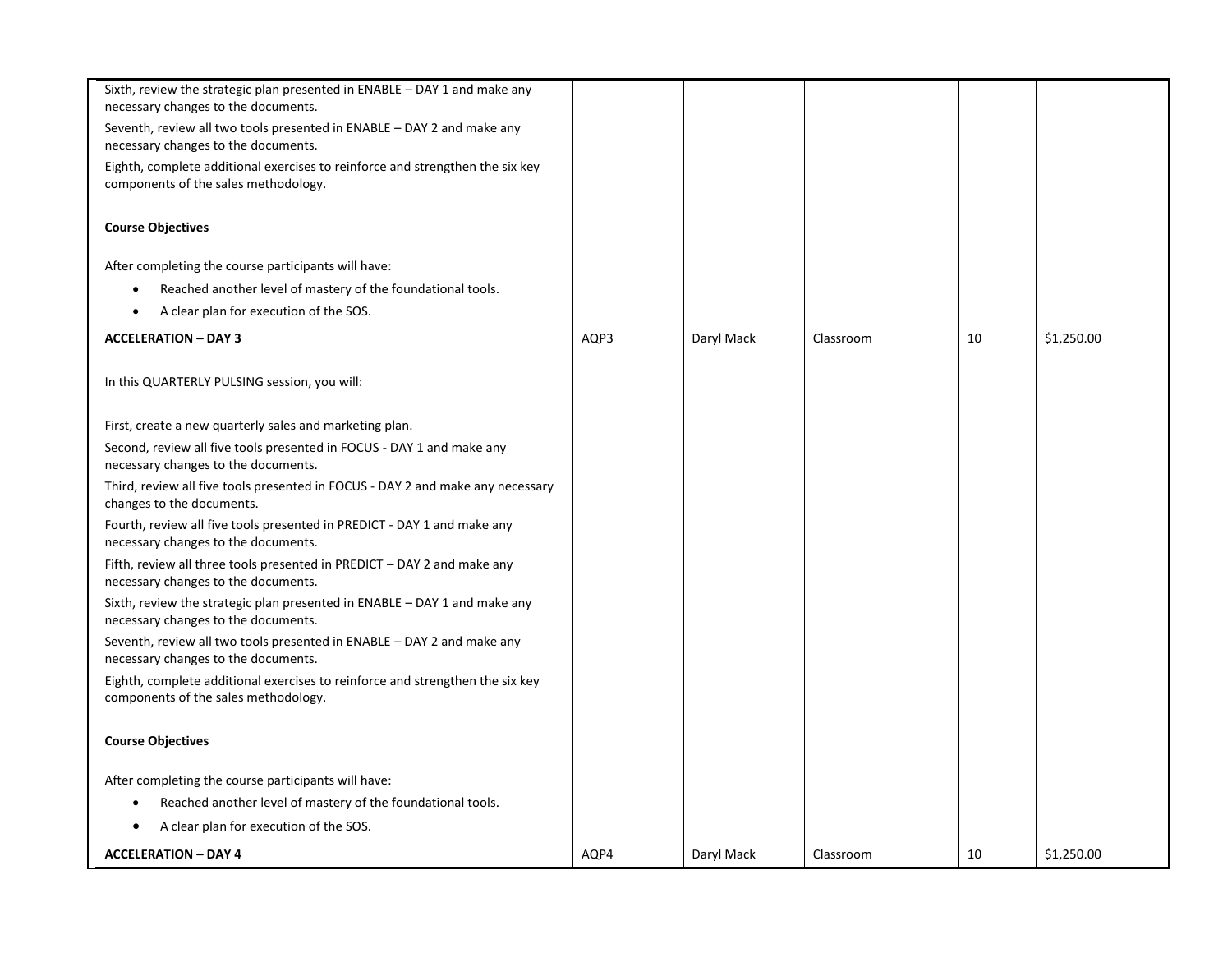| In this QUARTERLY PULSING session, you will:                                                                                                                                                                                                                                             |      |            |           |    |            |
|------------------------------------------------------------------------------------------------------------------------------------------------------------------------------------------------------------------------------------------------------------------------------------------|------|------------|-----------|----|------------|
| First, create a new quarterly sales and marketing plan.                                                                                                                                                                                                                                  |      |            |           |    |            |
| Second, review all five tools presented in FOCUS - DAY 1 and make any<br>necessary changes to the documents.                                                                                                                                                                             |      |            |           |    |            |
| Third, review all five tools presented in FOCUS - DAY 2 and make any necessary<br>changes to the documents.                                                                                                                                                                              |      |            |           |    |            |
| Fourth, review all five tools presented in PREDICT - DAY 1 and make any<br>necessary changes to the documents.                                                                                                                                                                           |      |            |           |    |            |
| Fifth, review all three tools presented in PREDICT - DAY 2 and make any<br>necessary changes to the documents.                                                                                                                                                                           |      |            |           |    |            |
| Sixth, review the strategic plan presented in ENABLE - DAY 1 and make any<br>necessary changes to the documents.                                                                                                                                                                         |      |            |           |    |            |
| Seventh, review all two tools presented in ENABLE - DAY 2 and make any<br>necessary changes to the documents.                                                                                                                                                                            |      |            |           |    |            |
| Eighth, complete additional exercises to reinforce and strengthen the six key<br>components of the sales methodology.                                                                                                                                                                    |      |            |           |    |            |
| <b>Course Objectives</b>                                                                                                                                                                                                                                                                 |      |            |           |    |            |
| After completing the course participants will have:                                                                                                                                                                                                                                      |      |            |           |    |            |
| Reached another level of mastery of the foundational tools.<br>$\bullet$                                                                                                                                                                                                                 |      |            |           |    |            |
| A clear plan for execution of the SOS.<br>$\bullet$                                                                                                                                                                                                                                      |      |            |           |    |            |
| <b>ACCELERATION - DAY 5</b>                                                                                                                                                                                                                                                              | AAP1 | Daryl Mack | Classroom | 10 | \$1,250.00 |
| The ACCELERATION PHASE of the SOS which comprises 1 full day session every<br>quarter (Quarterly Pulse) and 1 full day session every year (Annual Pulse) to help<br>sustain and accelerate things by helping you master the tools and disciplines you<br>have learned along the journey. |      |            |           |    |            |
| In this ANNUAL PULSING session, you will:                                                                                                                                                                                                                                                |      |            |           |    |            |
| First, review the annual sales forecast and make any adjustments for the<br>following year.                                                                                                                                                                                              |      |            |           |    |            |
| Second, review the annual sales and marketing plan to make any adjustments<br>for the following year.                                                                                                                                                                                    |      |            |           |    |            |
| Third, create a new quarterly sales and marketing plan.                                                                                                                                                                                                                                  |      |            |           |    |            |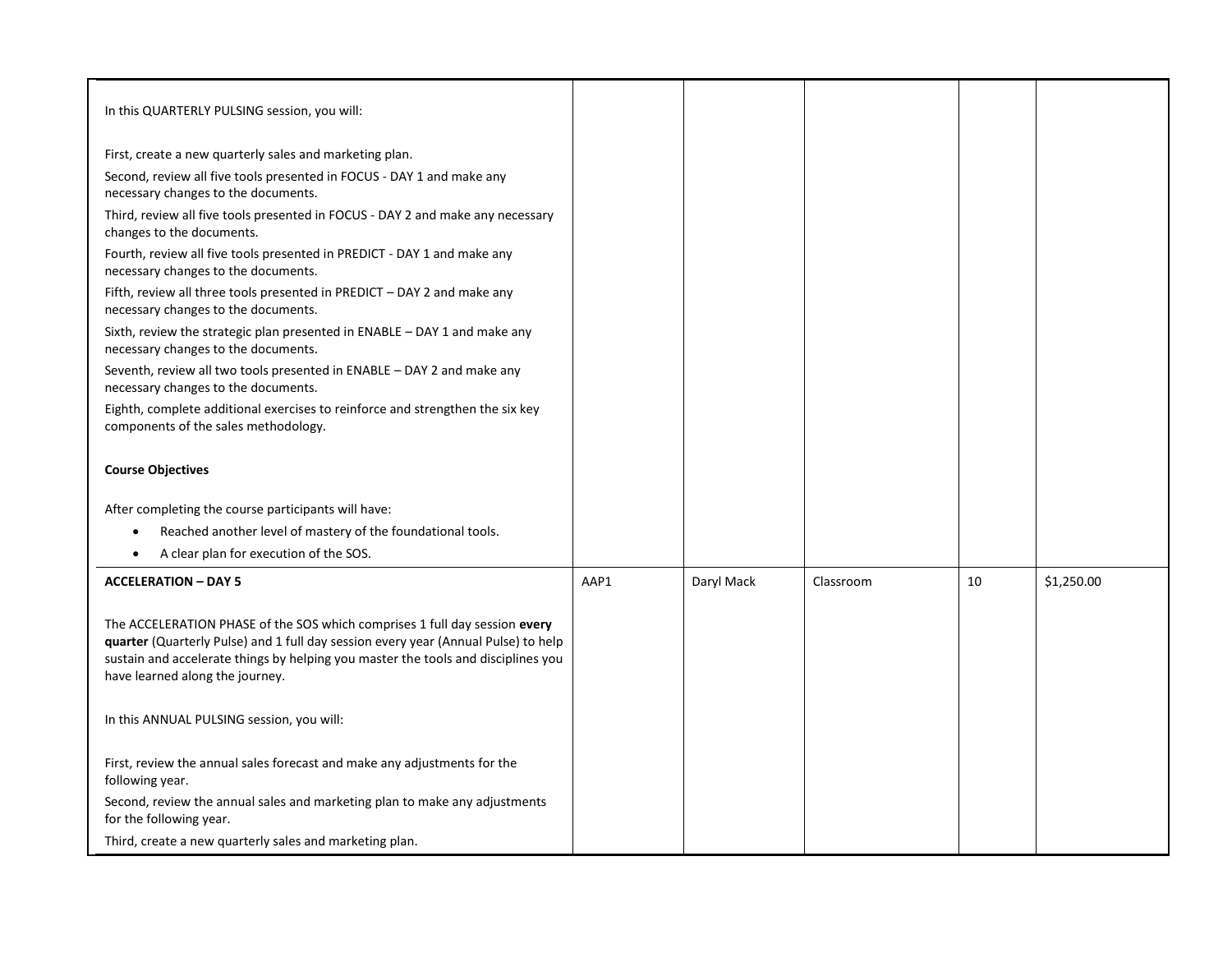| <b>Course Objectives</b>                                                                                                                                                                                                                                                                     |      |            |           |    |            |  |
|----------------------------------------------------------------------------------------------------------------------------------------------------------------------------------------------------------------------------------------------------------------------------------------------|------|------------|-----------|----|------------|--|
|                                                                                                                                                                                                                                                                                              |      |            |           |    |            |  |
| After completing the course participants will have:                                                                                                                                                                                                                                          |      |            |           |    |            |  |
|                                                                                                                                                                                                                                                                                              |      |            |           |    |            |  |
| A clear forecast and plans for the upcoming year and quarter.                                                                                                                                                                                                                                |      |            |           |    |            |  |
| <b>ACCELERATION - DAY 6</b>                                                                                                                                                                                                                                                                  | AAP2 | Daryl Mack | Classroom | 10 | \$1,250.00 |  |
| The ACCELERATION PHASE of the SOS which comprises one full day session<br>every quarter (Quarterly Pulse) and one full day session every year (Annual<br>Pulse) to help sustain and accelerate things by helping you master the tools and<br>disciplines you have learned along the journey. |      |            |           |    |            |  |
| In this ANNUAL PULSING session, you will:                                                                                                                                                                                                                                                    |      |            |           |    |            |  |
| First, review the annual sales forecast and make any adjustments for the<br>following year.                                                                                                                                                                                                  |      |            |           |    |            |  |
| Second, review the annual sales and marketing plan to make any adjustments<br>for the following year.                                                                                                                                                                                        |      |            |           |    |            |  |
| Third, create a new quarterly sales and marketing plan.                                                                                                                                                                                                                                      |      |            |           |    |            |  |
| <b>Course Objectives</b>                                                                                                                                                                                                                                                                     |      |            |           |    |            |  |
| After completing the course participants will have:                                                                                                                                                                                                                                          |      |            |           |    |            |  |
| A clear forecast and plans for the upcoming year and quarter.                                                                                                                                                                                                                                |      |            |           |    |            |  |
| <b>CAJG Information and Links</b>                                                                                                                                                                                                                                                            |      |            |           |    |            |  |
| The Canada-Alberta Job Grant ("CAJG") involves three steps: application, reimbursement, and completion.                                                                                                                                                                                      |      |            |           |    |            |  |
| The following information will assist you in submitting the application portion for the CAJG.                                                                                                                                                                                                |      |            |           |    |            |  |
| CAJG Applicant Guide: https://www.alberta.ca/assets/documents/CAJG-applicant-guide.pdf                                                                                                                                                                                                       |      |            |           |    |            |  |
| You may need to register for a MyAlberta Digital ID for Business Account at: https://cajg-step.labour.alberta.ca/SignIn?ReturnUrl=%2F                                                                                                                                                        |      |            |           |    |            |  |
| Once you have your ID, you can login to the Grants Portal at https://cajg-step.labour.alberta.ca/SignIn?ReturnUrl=%2F to complete your application.                                                                                                                                          |      |            |           |    |            |  |
| We provide you with an estimate which you will need to send along with the application.                                                                                                                                                                                                      |      |            |           |    |            |  |